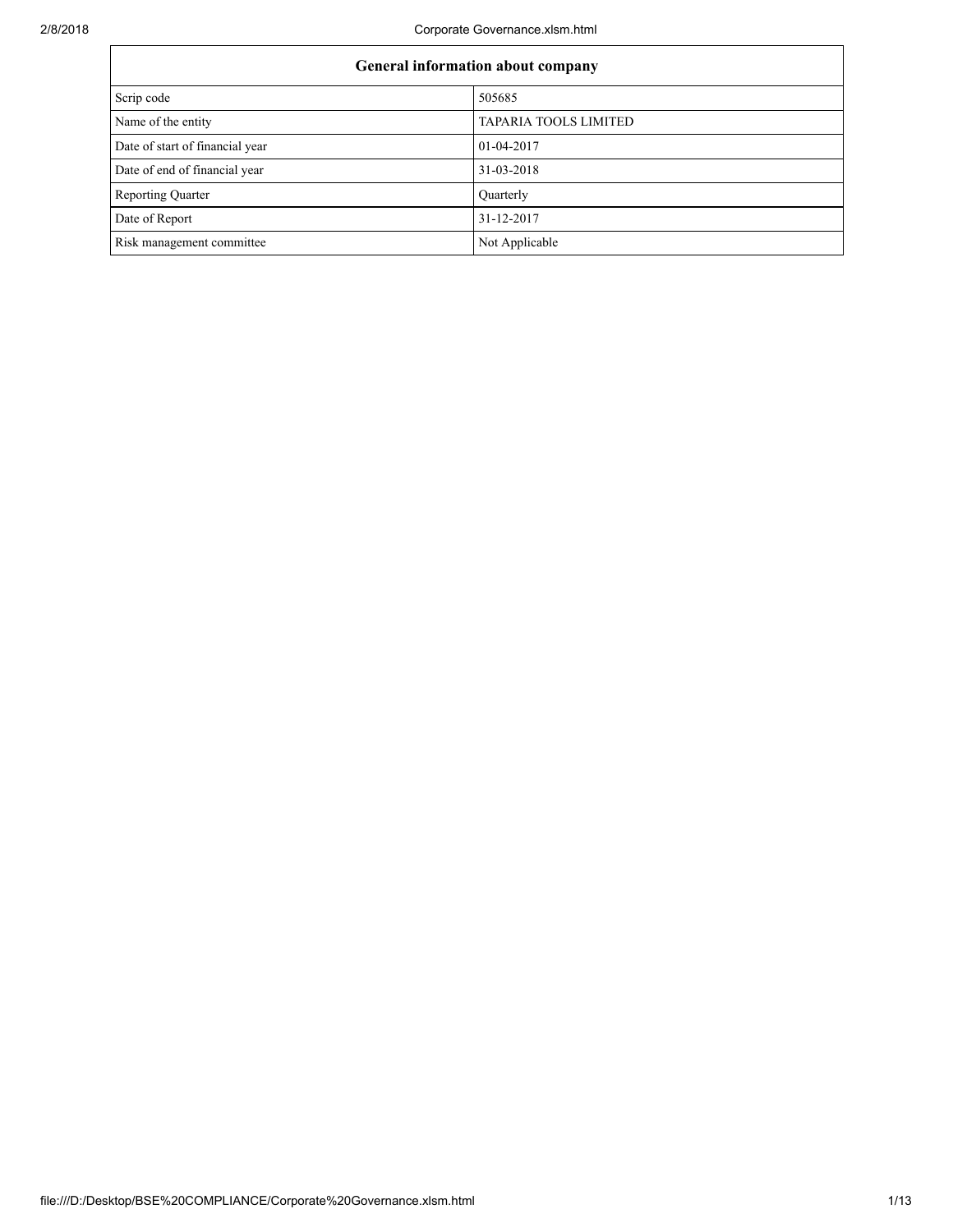|                | <b>Annexure I</b>                                                                                                                                                                                                                                                                                                                                                                                 |                                                          |                     |          |                                                                                      |                   |  |                                                                      |                                                                                                                                                                             |                                                                                                                                                                                                            |                |     |              |  |
|----------------|---------------------------------------------------------------------------------------------------------------------------------------------------------------------------------------------------------------------------------------------------------------------------------------------------------------------------------------------------------------------------------------------------|----------------------------------------------------------|---------------------|----------|--------------------------------------------------------------------------------------|-------------------|--|----------------------------------------------------------------------|-----------------------------------------------------------------------------------------------------------------------------------------------------------------------------|------------------------------------------------------------------------------------------------------------------------------------------------------------------------------------------------------------|----------------|-----|--------------|--|
|                | Annexure I to be submitted by listed entity on quarterly basis                                                                                                                                                                                                                                                                                                                                    |                                                          |                     |          |                                                                                      |                   |  |                                                                      |                                                                                                                                                                             |                                                                                                                                                                                                            |                |     |              |  |
|                |                                                                                                                                                                                                                                                                                                                                                                                                   |                                                          |                     |          |                                                                                      |                   |  | I. Composition of Board of Directors                                 |                                                                                                                                                                             |                                                                                                                                                                                                            |                |     |              |  |
|                |                                                                                                                                                                                                                                                                                                                                                                                                   |                                                          |                     |          |                                                                                      |                   |  | Disclosure of notes on composition of board of directors explanatory |                                                                                                                                                                             |                                                                                                                                                                                                            |                |     |              |  |
|                |                                                                                                                                                                                                                                                                                                                                                                                                   |                                                          |                     |          | Is there any change in information of board of directors compare to previous quarter |                   |  |                                                                      |                                                                                                                                                                             |                                                                                                                                                                                                            |                | Yes |              |  |
| <b>Sr</b>      | No of<br>in listed<br>entities<br>Tenure<br>Title<br>Date of<br>including<br>of<br>Category<br>Name of the<br>Category 2<br>Category 1<br>appointment<br>Date of<br>(Mr<br><b>DIN</b><br>this listed<br>PAN<br>$3$ of<br>director<br>Director<br>of directors<br>of directors<br>in the<br>cessation<br>directors<br>(in<br>Ms)<br>current term<br>Regulation<br>months)<br>$25(1)$ of<br>Listing |                                                          |                     |          |                                                                                      |                   |  | Directorship<br>entity (Refer<br>Regulations)                        | Number<br>of<br>memberships<br>in Audit/<br>Stakeholder<br>Committee(s)<br>including this<br>listed entity<br>(Refer<br>Regulation<br>$26(1)$ of<br>Listing<br>Regulations) | No of<br>post of<br>Chairperson<br>in Audit/<br>Stakeholder<br>Committee<br>held in listed<br>entities<br>including<br>this listed<br>entity (Refer<br>Regulation<br>$26(1)$ of<br>Listing<br>Regulations) | <b>Notes</b>   |     |              |  |
| $\mathbf{1}$   | Mr                                                                                                                                                                                                                                                                                                                                                                                                | <b>BHAGIRATH</b><br><b>BANSILAL</b><br><b>LADDA</b>      | AAKPL4061A          | 01679989 | Non-<br>Executive -<br>Independent<br>Director                                       | Not<br>Applicable |  | 24-09-2014                                                           |                                                                                                                                                                             | 39                                                                                                                                                                                                         | 1              | 1   | $\mathbf{0}$ |  |
| $\overline{c}$ | Mr                                                                                                                                                                                                                                                                                                                                                                                                | DEVIPRASAD<br>KANHAIYALAL<br><b>TAPARIA</b>              | AAAPT3472B          | 00126892 | Non-<br>Executive -<br>Non<br>Independent<br>Director                                | Not<br>Applicable |  | 24-09-2014                                                           |                                                                                                                                                                             |                                                                                                                                                                                                            | 1              | 1   |              |  |
| 3              | Mr                                                                                                                                                                                                                                                                                                                                                                                                | <b>GOVINDLAL</b><br><b>SAMDANI</b><br>MANASAWALA         | AALPM9010H 01267114 |          | Non-<br>Executive -<br>Independent<br>Director                                       | Not<br>Applicable |  | 24-09-2014                                                           |                                                                                                                                                                             | 39                                                                                                                                                                                                         | $\overline{c}$ | 1   |              |  |
| $\overline{4}$ | Mr                                                                                                                                                                                                                                                                                                                                                                                                | <b>HARNARAYAN</b><br><b>HANUMANBUX</b><br><b>TAPARIA</b> | AAAPT3471C          | 00126774 | Executive<br>Director                                                                | Chairperson       |  | 17-09-2015                                                           |                                                                                                                                                                             |                                                                                                                                                                                                            | 1              | 1   | $\mathbf{0}$ |  |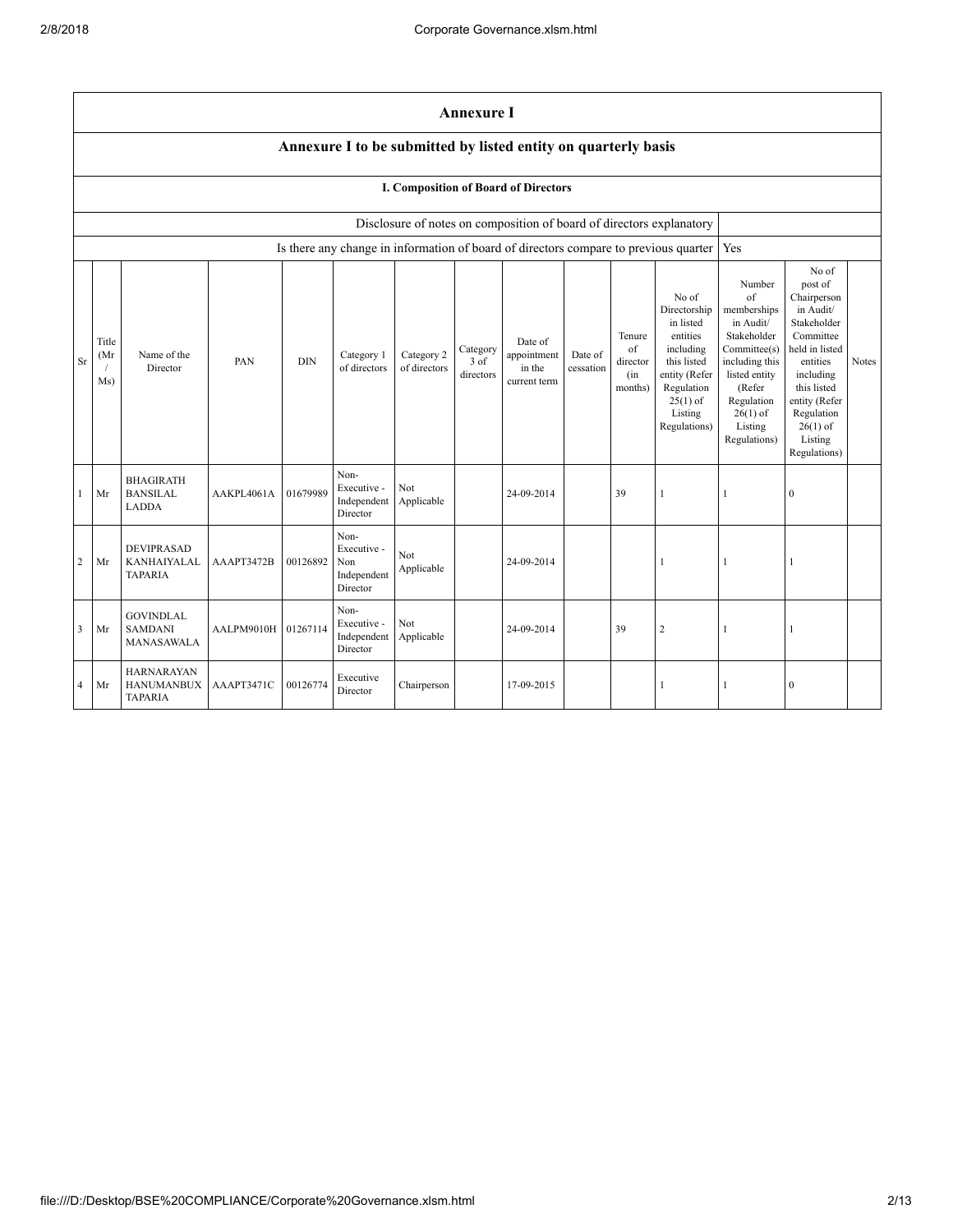|           | <b>Annexure I</b>   |                                                           |            |            |                                                                |                               |                                 |                                                  |                      |                                            |                                                                                                                                                    |                                                                                                                                                                                     |                                                                                                                                                                                                            |       |
|-----------|---------------------|-----------------------------------------------------------|------------|------------|----------------------------------------------------------------|-------------------------------|---------------------------------|--------------------------------------------------|----------------------|--------------------------------------------|----------------------------------------------------------------------------------------------------------------------------------------------------|-------------------------------------------------------------------------------------------------------------------------------------------------------------------------------------|------------------------------------------------------------------------------------------------------------------------------------------------------------------------------------------------------------|-------|
|           |                     |                                                           |            |            | Annexure I to be submitted by listed entity on quarterly basis |                               |                                 |                                                  |                      |                                            |                                                                                                                                                    |                                                                                                                                                                                     |                                                                                                                                                                                                            |       |
|           |                     |                                                           |            |            |                                                                |                               |                                 | I. Composition of Board of Directors             |                      |                                            |                                                                                                                                                    |                                                                                                                                                                                     |                                                                                                                                                                                                            |       |
| <b>Sr</b> | Title<br>(Mr<br>Ms) | Name of the<br>Director                                   | PAN        | <b>DIN</b> | Category 1<br>of directors                                     | Category 2<br>of<br>directors | Category<br>$3$ of<br>directors | Date of<br>appointment<br>in the<br>current term | Date of<br>cessation | Tenure<br>of<br>director<br>(in<br>months) | No of<br>Directorship<br>in listed<br>entities<br>including<br>this listed<br>entity (Refer<br>Regulation<br>$25(1)$ of<br>Listing<br>Regulations) | Number<br>$\sigma$ f<br>memberships<br>in Audit/<br>Stakeholder<br>Committee(s)<br>including this<br>listed entity<br>(Refer<br>Regulation<br>$26(1)$ of<br>Listing<br>Regulations) | No of<br>post of<br>Chairperson<br>in Audit/<br>Stakeholder<br>Committee<br>held in listed<br>entities<br>including<br>this listed<br>entity (Refer<br>Regulation<br>$26(1)$ of<br>Listing<br>Regulations) | Notes |
| 5         | Mr                  | <b>JAYAKRISHNA</b><br><b>HANUMANBUX</b><br><b>TAPARIA</b> | AAAPT8985B | 00126945   | Non-<br>Executive -<br>Non<br>Independent<br>Director          | Not<br>Applicable             |                                 | 29-09-2015                                       |                      |                                            | 1                                                                                                                                                  | $\mathbf{0}$                                                                                                                                                                        | $\boldsymbol{0}$                                                                                                                                                                                           |       |
| 6         | Mr                  | <b>MADHAVPRASAD</b><br><b>TAPARIA</b>                     | AAAPT4735D | 00126971   | Non-<br>Executive -<br>Non<br>Independent<br>Director          | Not<br>Applicable             |                                 | 24-09-2014                                       |                      |                                            | $\boldsymbol{0}$                                                                                                                                   | $\boldsymbol{0}$                                                                                                                                                                    | $\boldsymbol{0}$                                                                                                                                                                                           |       |
| 7         | Mr                  | <b>PRADYUMNA</b><br><b>NATVARLAL</b><br><b>SHAH</b>       | AABPS3192C | 00096793   | Non-<br>Executive -<br>Independent<br>Director                 | Not<br>Applicable             |                                 | 24-09-2014                                       | $03 - 10 -$<br>2017  | 36                                         | 3                                                                                                                                                  | 3                                                                                                                                                                                   | $\mathbf{1}$                                                                                                                                                                                               |       |
| 8         | Mr                  | <b>RAJEEV</b><br><b>JUGALKISHOR</b><br><b>MUNDRA</b>      | AAWPM9354K | 01352145   | Non-<br>Executive -<br>Independent<br>Director                 | Not<br>Applicable             |                                 | 24-09-2014                                       |                      | 39                                         | $\overline{2}$                                                                                                                                     | $\overline{c}$                                                                                                                                                                      | $\mathbf{0}$                                                                                                                                                                                               |       |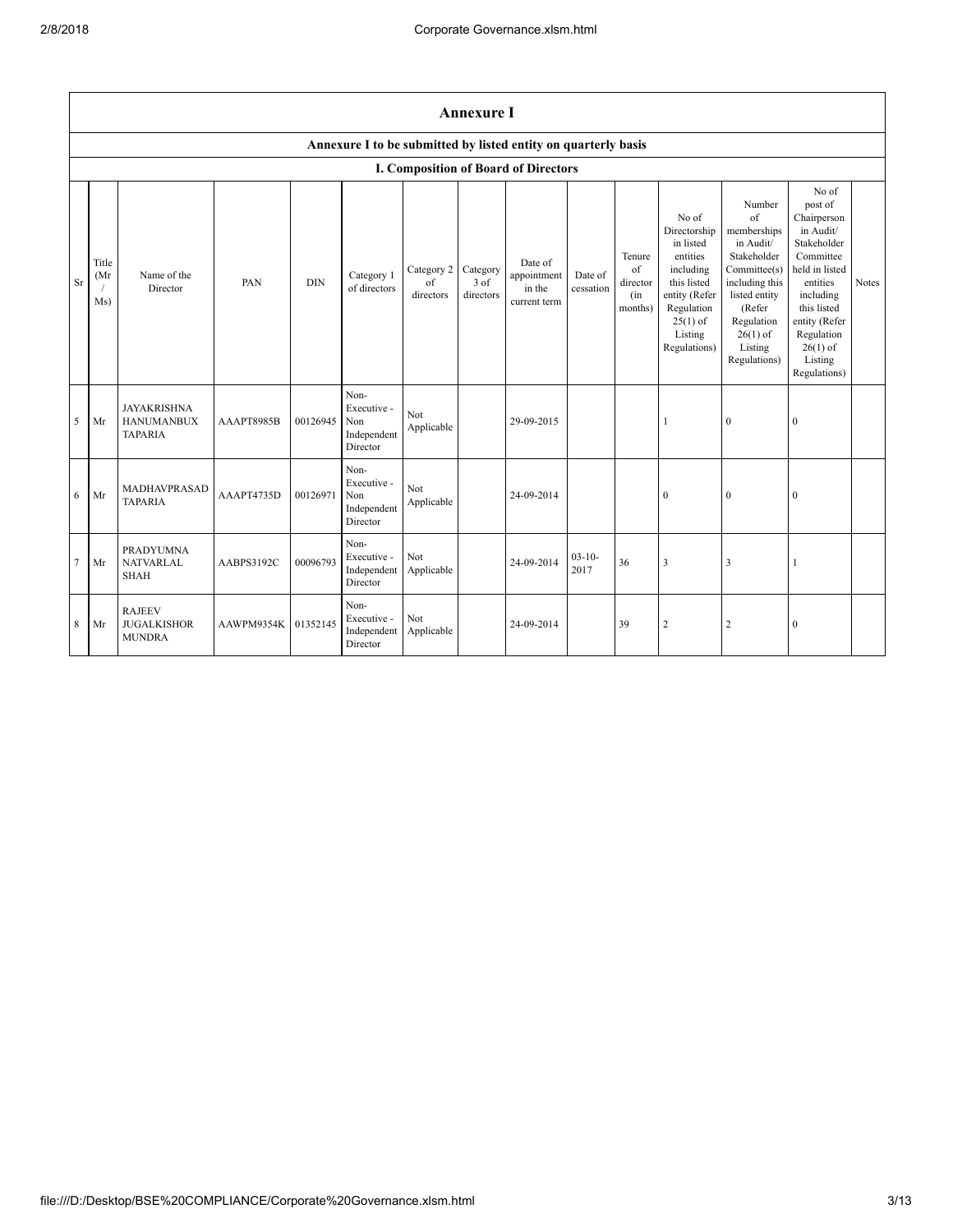|              |                      |                       |            |            |                                                                |                               | <b>Annexure I</b>               |                                                  |                      |                                            |                                                                                                                                                    |                                                                                                                                                                             |                                                                                                                                                                                                            |       |
|--------------|----------------------|-----------------------|------------|------------|----------------------------------------------------------------|-------------------------------|---------------------------------|--------------------------------------------------|----------------------|--------------------------------------------|----------------------------------------------------------------------------------------------------------------------------------------------------|-----------------------------------------------------------------------------------------------------------------------------------------------------------------------------|------------------------------------------------------------------------------------------------------------------------------------------------------------------------------------------------------------|-------|
|              |                      |                       |            |            | Annexure I to be submitted by listed entity on quarterly basis |                               |                                 |                                                  |                      |                                            |                                                                                                                                                    |                                                                                                                                                                             |                                                                                                                                                                                                            |       |
|              |                      |                       |            |            |                                                                |                               |                                 | I. Composition of Board of Directors             |                      |                                            |                                                                                                                                                    |                                                                                                                                                                             |                                                                                                                                                                                                            |       |
| Sr           | Title<br>(Mr)<br>Ms) | Name of the Director  | PAN        | <b>DIN</b> | Category 1<br>of directors                                     | Category 2<br>of<br>directors | Category<br>$3$ of<br>directors | Date of<br>appointment<br>in the<br>current term | Date of<br>cessation | Tenure<br>of<br>director<br>(in<br>months) | No of<br>Directorship<br>in listed<br>entities<br>including<br>this listed<br>entity (Refer<br>Regulation<br>$25(1)$ of<br>Listing<br>Regulations) | Number<br>of<br>memberships<br>in Audit/<br>Stakeholder<br>Committee(s)<br>including this<br>listed entity<br>(Refer<br>Regulation<br>$26(1)$ of<br>Listing<br>Regulations) | No of<br>post of<br>Chairperson<br>in Audit/<br>Stakeholder<br>Committee<br>held in listed<br>entities<br>including<br>this listed<br>entity (Refer<br>Regulation<br>$26(1)$ of<br>Listing<br>Regulations) | Notes |
| $\mathbf{Q}$ | Mr                   | SIVARAMAKRISHNAN      | AKEPS1414L | 06436717   | Executive<br>Director                                          | Not<br>Applicable             |                                 | 03-11-2017                                       |                      |                                            | 1                                                                                                                                                  | 1                                                                                                                                                                           | $\theta$                                                                                                                                                                                                   |       |
| 10           | Mr                   | VIRENDRAA BANGUR      | AELPB5548M | 00237043   | Non-<br>Executive -<br>Non<br>Independent<br>Director          | Not<br>Applicable             |                                 | 24-09-2014                                       |                      |                                            | $\overline{2}$                                                                                                                                     | $\mathbf{0}$                                                                                                                                                                | $\Omega$                                                                                                                                                                                                   |       |
| 11           | Mrs                  | <b>DISHA WADHWANI</b> | CWZPS7743B | 06980759   | Non-<br>Executive -<br>Independent<br>Director                 | Not<br>Applicable             |                                 | 29-09-2015                                       |                      | 27                                         | 1                                                                                                                                                  | $\boldsymbol{0}$                                                                                                                                                            | $\mathbf{0}$                                                                                                                                                                                               |       |
|              | 12 Mrs               | PREMLATA PUROHIT      | AVPPP2255A | 07846020   | Non-<br>Executive -<br>Independent<br>Director                 | Not<br>Applicable             |                                 | 27-06-2017                                       |                      | $\overline{7}$                             |                                                                                                                                                    | $\mathbf{0}$                                                                                                                                                                | $\theta$                                                                                                                                                                                                   |       |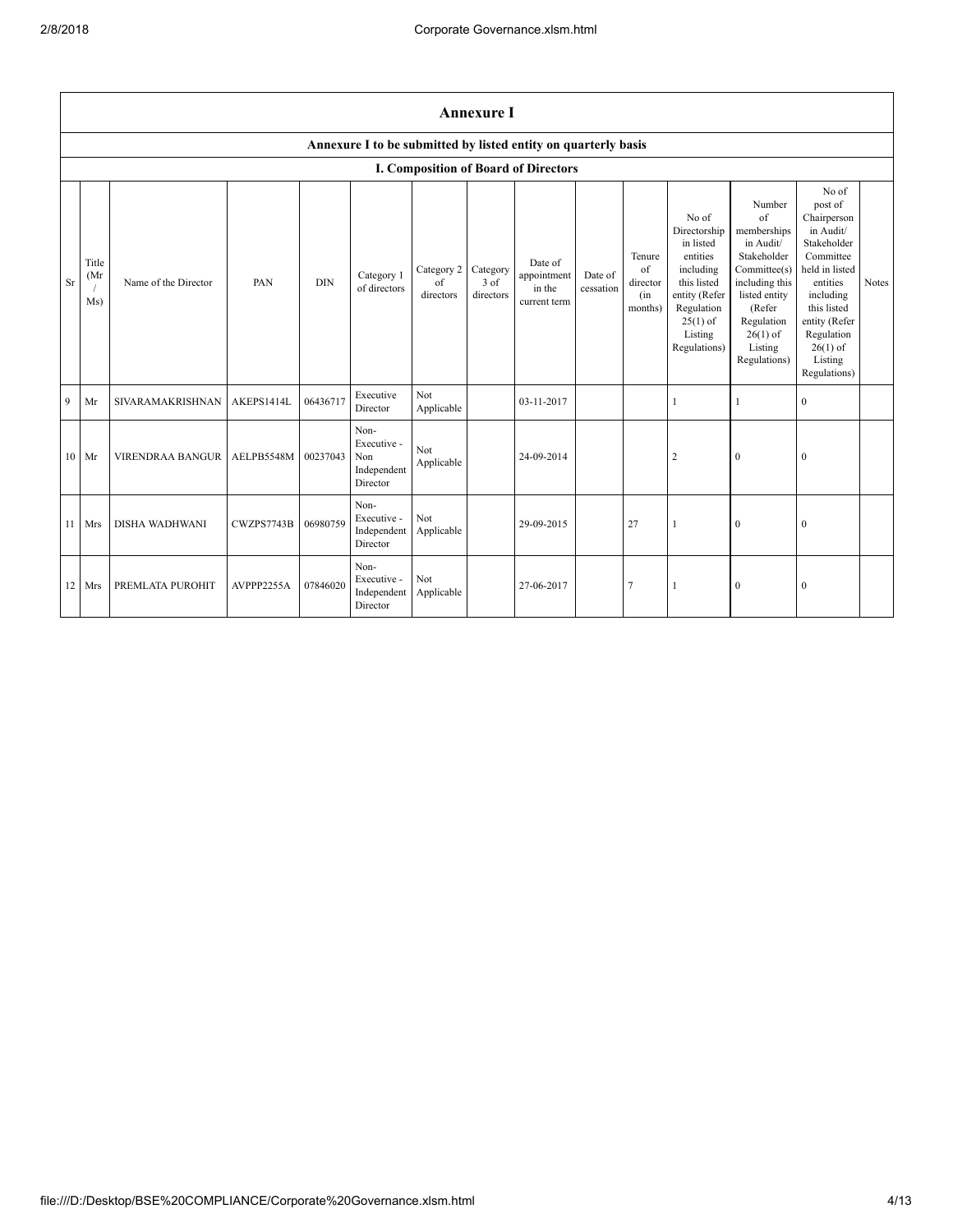|           | <b>Annexure I</b>   |                                |            |            |                                                |                               |                               |                                                                |                      |                                            |                                                                                                                                                    |                                                                                                                                                                                     |                                                                                                                                                                                                            |       |
|-----------|---------------------|--------------------------------|------------|------------|------------------------------------------------|-------------------------------|-------------------------------|----------------------------------------------------------------|----------------------|--------------------------------------------|----------------------------------------------------------------------------------------------------------------------------------------------------|-------------------------------------------------------------------------------------------------------------------------------------------------------------------------------------|------------------------------------------------------------------------------------------------------------------------------------------------------------------------------------------------------------|-------|
|           |                     |                                |            |            |                                                |                               |                               | Annexure I to be submitted by listed entity on quarterly basis |                      |                                            |                                                                                                                                                    |                                                                                                                                                                                     |                                                                                                                                                                                                            |       |
|           |                     |                                |            |            |                                                |                               |                               | I. Composition of Board of Directors                           |                      |                                            |                                                                                                                                                    |                                                                                                                                                                                     |                                                                                                                                                                                                            |       |
| <b>Sr</b> | Title<br>(Mr<br>Ms) | Name of the<br>Director        | PAN        | <b>DIN</b> | Category 1<br>of directors                     | Category 2<br>of<br>directors | Category<br>3 of<br>directors | Date of<br>appointment<br>in the<br>current term               | Date of<br>cessation | Tenure<br>of<br>director<br>(in<br>months) | No of<br>Directorship<br>in listed<br>entities<br>including<br>this listed<br>entity (Refer<br>Regulation<br>$25(1)$ of<br>Listing<br>Regulations) | Number<br>$\sigma$ f<br>memberships<br>in Audit/<br>Stakeholder<br>Committee(s)<br>including this<br>listed entity<br>(Refer<br>Regulation<br>$26(1)$ of<br>Listing<br>Regulations) | No of<br>post of<br>Chairperson<br>in Audit/<br>Stakeholder<br>Committee<br>held in listed<br>entities<br>including<br>this listed<br>entity (Refer<br>Regulation<br>$26(1)$ of<br>Listing<br>Regulations) | Notes |
|           | 13 Mr               | <b>DEVENDRA</b><br><b>VYAS</b> | AEAPV8277Q | 08019038   | Non-<br>Executive -<br>Independent<br>Director | Not<br>Applicable             |                               | 11-12-2017                                                     |                      |                                            |                                                                                                                                                    | $\mathbf{0}$                                                                                                                                                                        | $\mathbf{0}$                                                                                                                                                                                               |       |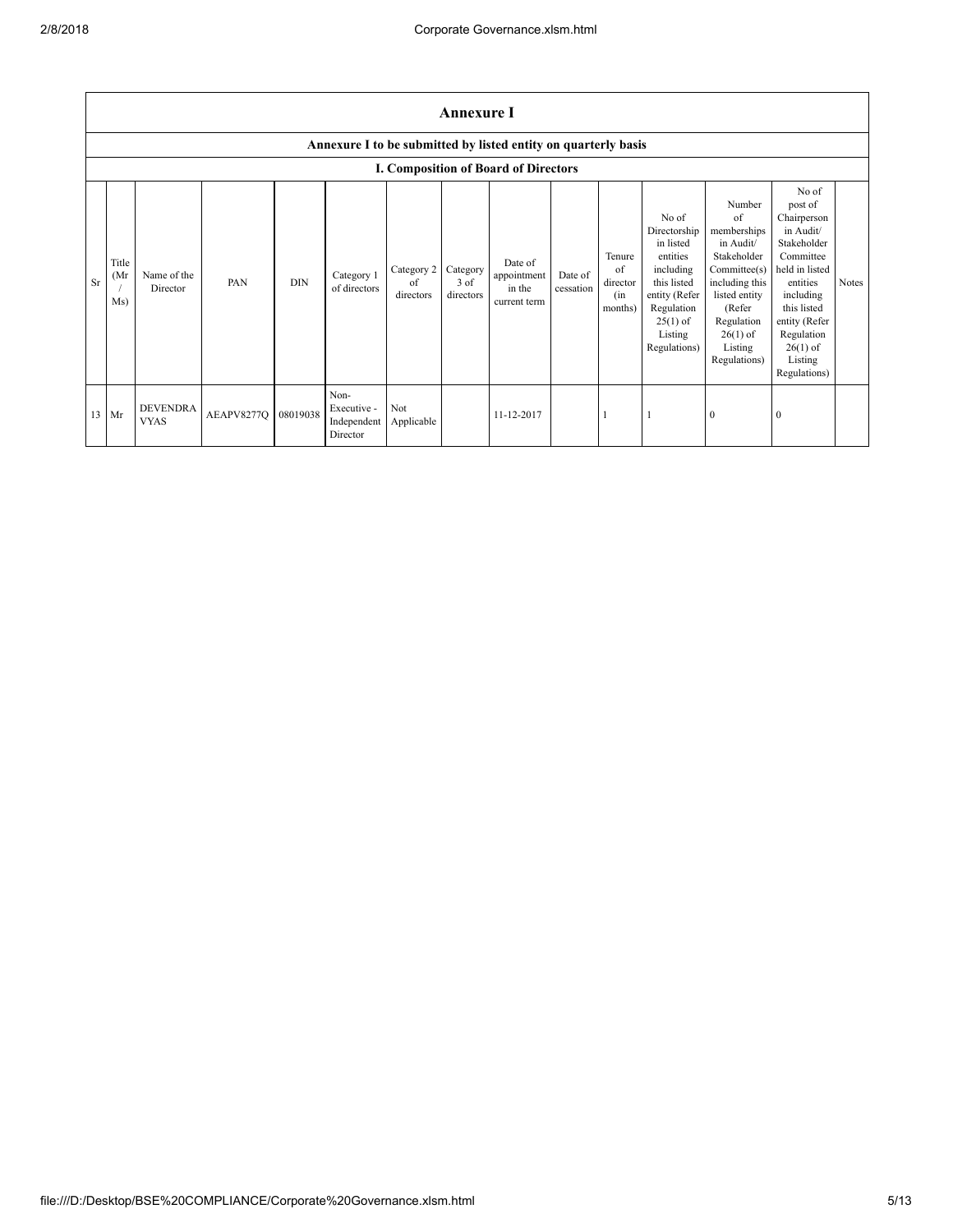|                | <b>Annexure 1</b>                                            |                                                                              |                                                    |                            |                            |  |  |  |  |
|----------------|--------------------------------------------------------------|------------------------------------------------------------------------------|----------------------------------------------------|----------------------------|----------------------------|--|--|--|--|
|                | <b>II. Composition of Committees</b>                         |                                                                              |                                                    |                            |                            |  |  |  |  |
|                | Disclosure of notes on composition of committees explanatory |                                                                              |                                                    |                            |                            |  |  |  |  |
|                |                                                              | Is there any change in information of committees compare to previous quarter |                                                    | Yes                        |                            |  |  |  |  |
| Sr             | Name Of Committee                                            | Name of Committee members                                                    | Category 1 of directors                            | Category 2 of<br>directors | Name of other<br>committee |  |  |  |  |
| $\mathbf{1}$   | Audit Committee                                              | <b>GOVINDLAL SAMDANI</b><br><b>MANASAWALA</b>                                | Non-Executive - Independent<br>Director            | Chairperson                |                            |  |  |  |  |
| $\overline{2}$ | Audit Committee                                              | <b>BHAGIRATH BANSILAL</b><br><b>LADDA</b>                                    | Non-Executive - Independent<br>Director            | Member                     |                            |  |  |  |  |
| 3              | Audit Committee                                              | <b>RAJEEV JUGALKISHOR</b><br><b>MUNDRA</b>                                   | Non-Executive - Independent<br>Director            | Member                     |                            |  |  |  |  |
| $\overline{4}$ | Nomination and remuneration<br>committee                     | <b>GOVINDLAL SAMDANI</b><br><b>MANASAWALA</b>                                | Non-Executive - Independent<br>Director            | Chairperson                |                            |  |  |  |  |
| 5              | Nomination and remuneration<br>committee                     | <b>BHAGIRATH BANSILAL</b><br><b>LADDA</b>                                    | Non-Executive - Independent<br>Director            | Member                     |                            |  |  |  |  |
| 6              | Nomination and remuneration<br>committee                     | <b>RAJEEV JUGALKISHOR</b><br><b>MUNDRA</b>                                   | Non-Executive - Independent<br>Director            | Member                     |                            |  |  |  |  |
| $\overline{7}$ | Stakeholders Relationship<br>Committee                       | <b>DEVIPRASAD</b><br>KANHAIYALAL TAPARIA                                     | Non-Executive - Non<br><b>Independent Director</b> | Chairperson                |                            |  |  |  |  |
| 8              | Stakeholders Relationship<br>Committee                       | <b>HARNARAYAN</b><br>HANUMANBUX TAPARIA                                      | <b>Executive Director</b>                          | Member                     |                            |  |  |  |  |
| 9              | Stakeholders Relationship<br>Committee                       | <b>SIVARAMAKRISHNAN</b>                                                      | <b>Executive Director</b>                          | Member                     |                            |  |  |  |  |
| 10             | Corporate Social<br>Responsibility Committee                 | <b>HARNARAYAN</b><br>HANUMANBUX TAPARIA                                      | <b>Executive Director</b>                          | Chairperson                |                            |  |  |  |  |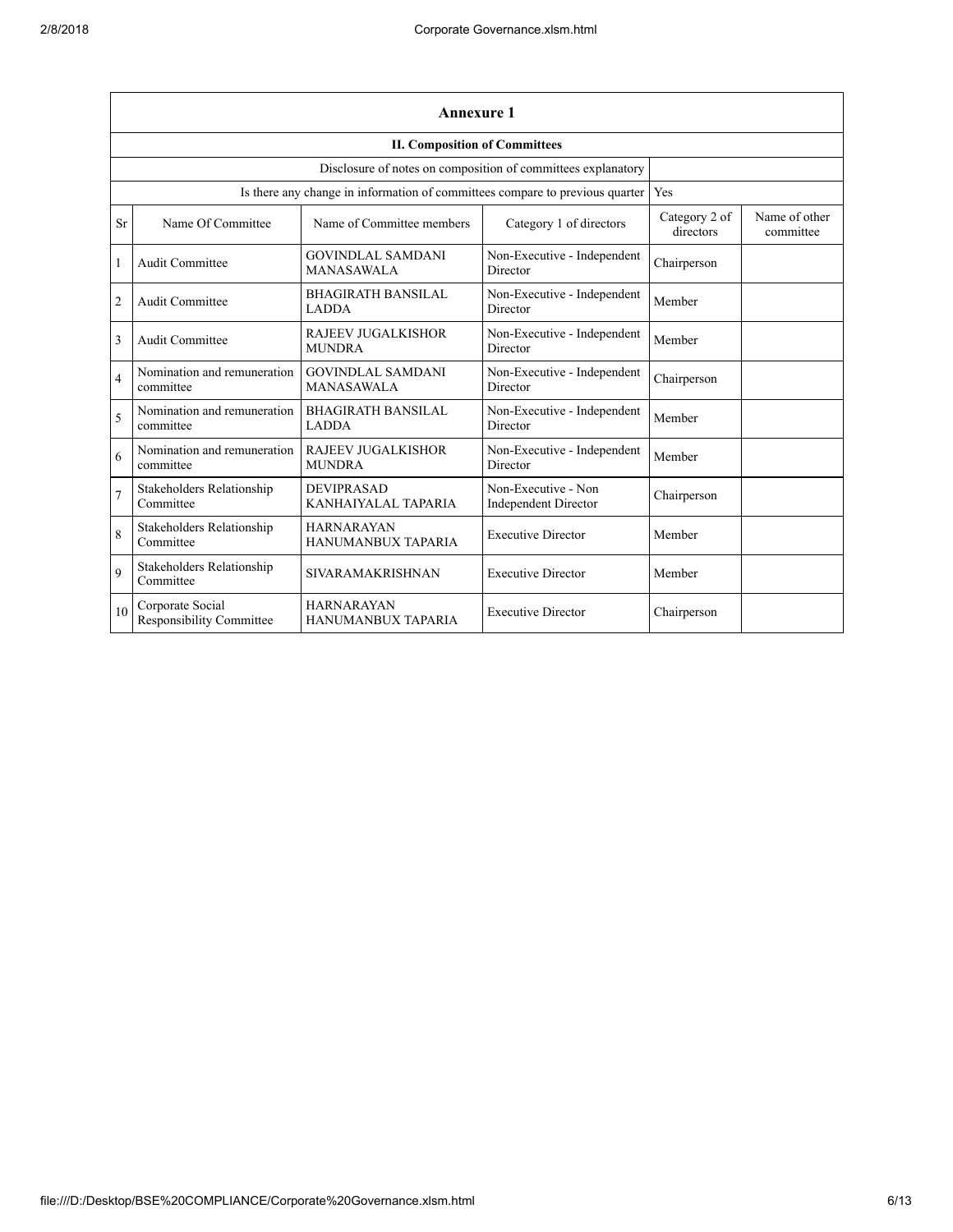|           | Annexure 1                                   |                                           |                                             |                            |                            |  |  |  |
|-----------|----------------------------------------------|-------------------------------------------|---------------------------------------------|----------------------------|----------------------------|--|--|--|
|           | <b>II. Composition of Committees</b>         |                                           |                                             |                            |                            |  |  |  |
| <b>Sr</b> | Name Of Committee                            | Name of Committee members                 | Category 1 of directors                     | Category 2 of<br>directors | Name of other<br>committee |  |  |  |
|           | Corporate Social<br>Responsibility Committee | <b>DEVIPRASAD</b><br>KANHAIYALAL TAPARIA  | Non-Executive - Non<br>Independent Director | Member                     |                            |  |  |  |
|           | Corporate Social<br>Responsibility Committee | <b>BHAGIRATH BANSILAL</b><br><b>LADDA</b> | Non-Executive - Independent<br>Director     | Member                     |                            |  |  |  |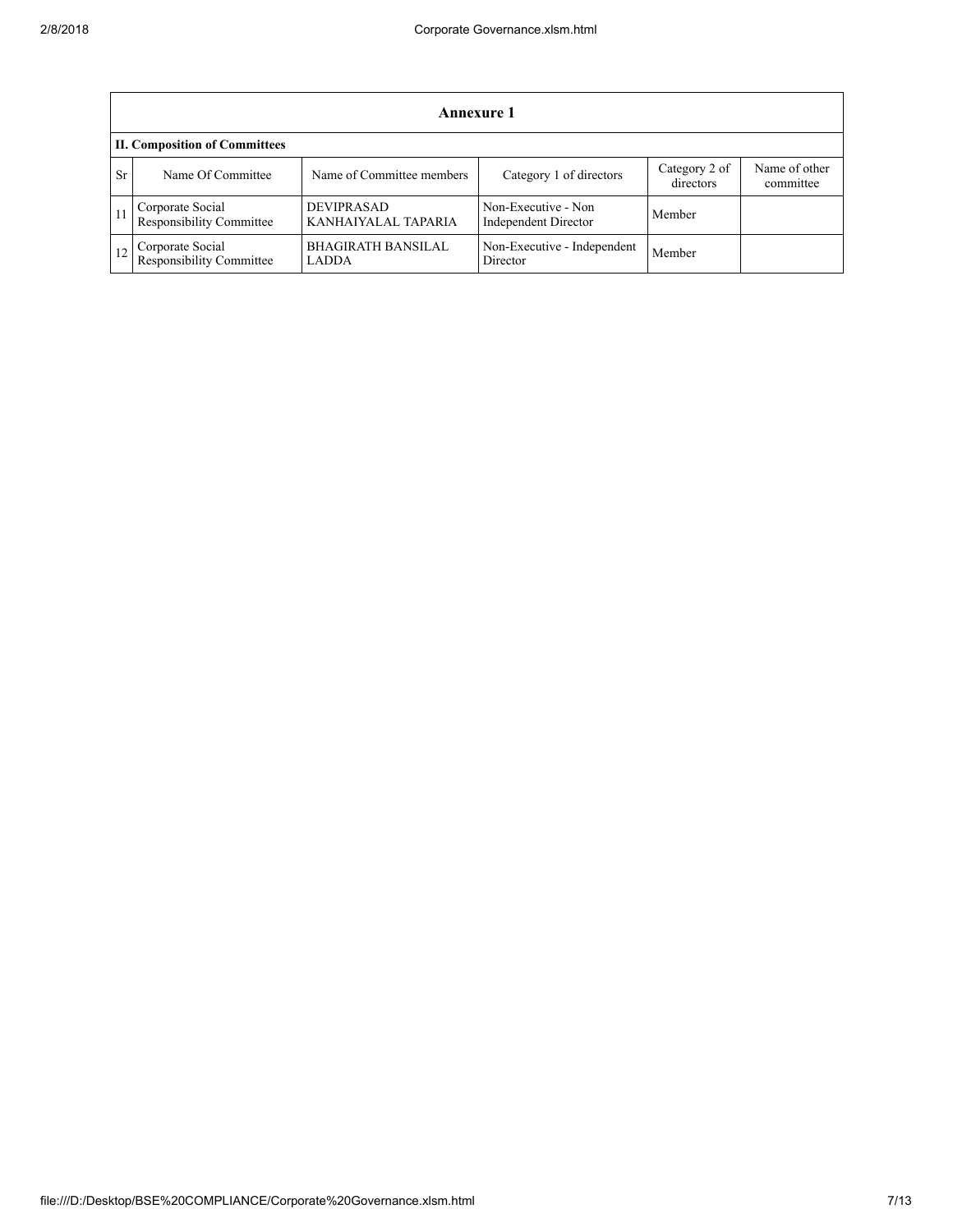|    | <b>Annexure 1</b>                                                |                                                         |                                                                |  |  |  |  |  |
|----|------------------------------------------------------------------|---------------------------------------------------------|----------------------------------------------------------------|--|--|--|--|--|
|    | <b>Annexure 1</b>                                                |                                                         |                                                                |  |  |  |  |  |
|    | <b>III. Meeting of Board of Directors</b>                        |                                                         |                                                                |  |  |  |  |  |
|    | Disclosure of notes on meeting of board of directors explanatory |                                                         |                                                                |  |  |  |  |  |
| Sr | $Date(s)$ of meeting (if any) in the<br>previous quarter         | $Date(s)$ of meeting (if any) in the<br>current quarter | Maximum gap between any two consecutive (in<br>number of days) |  |  |  |  |  |
|    | 11-08-2017                                                       |                                                         |                                                                |  |  |  |  |  |
| 2  | 13-09-2017                                                       |                                                         | 32                                                             |  |  |  |  |  |
| 3  |                                                                  | 11-12-2017                                              | 88                                                             |  |  |  |  |  |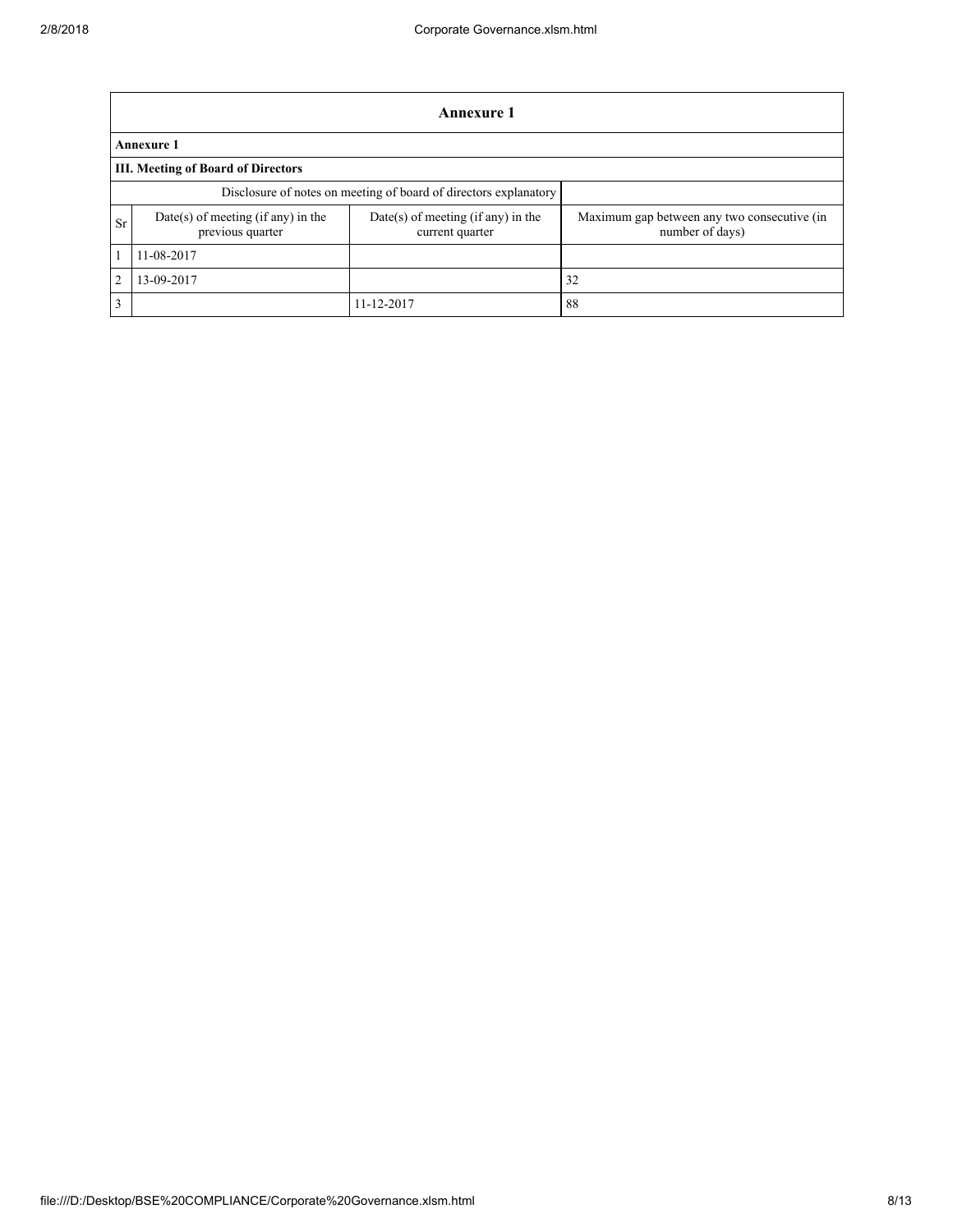| Annexure 1     |                                                          |                                                                     |                                                     |                                           |                                                                     |                                                                               |                               |  |  |  |
|----------------|----------------------------------------------------------|---------------------------------------------------------------------|-----------------------------------------------------|-------------------------------------------|---------------------------------------------------------------------|-------------------------------------------------------------------------------|-------------------------------|--|--|--|
|                | <b>IV. Meeting of Committees</b>                         |                                                                     |                                                     |                                           |                                                                     |                                                                               |                               |  |  |  |
|                | Disclosure of notes on meeting of committees explanatory |                                                                     |                                                     |                                           |                                                                     |                                                                               |                               |  |  |  |
| Sr             | Name of<br>Committee                                     | $Date(s)$ of meeting<br>of the committee in<br>the relevant quarter | Whether<br>requirement of<br>Quorum met<br>(Yes/No) | Requirement<br>of Quorum<br>met (details) | $Date(s)$ of meeting<br>of the committee in<br>the previous quarter | Maximum gap between<br>any two consecutive<br>meetings (in number of<br>days) | Name of<br>other<br>committee |  |  |  |
| $\mathbf{1}$   | Nomination<br>and<br>remuneration<br>committee           | 11-12-2017                                                          | Yes                                                 |                                           | 11-08-2017                                                          | 121                                                                           |                               |  |  |  |
| $\overline{2}$ | Audit<br>Committee                                       | 11-12-2017                                                          | Yes                                                 |                                           | 13-09-2017                                                          | 88                                                                            |                               |  |  |  |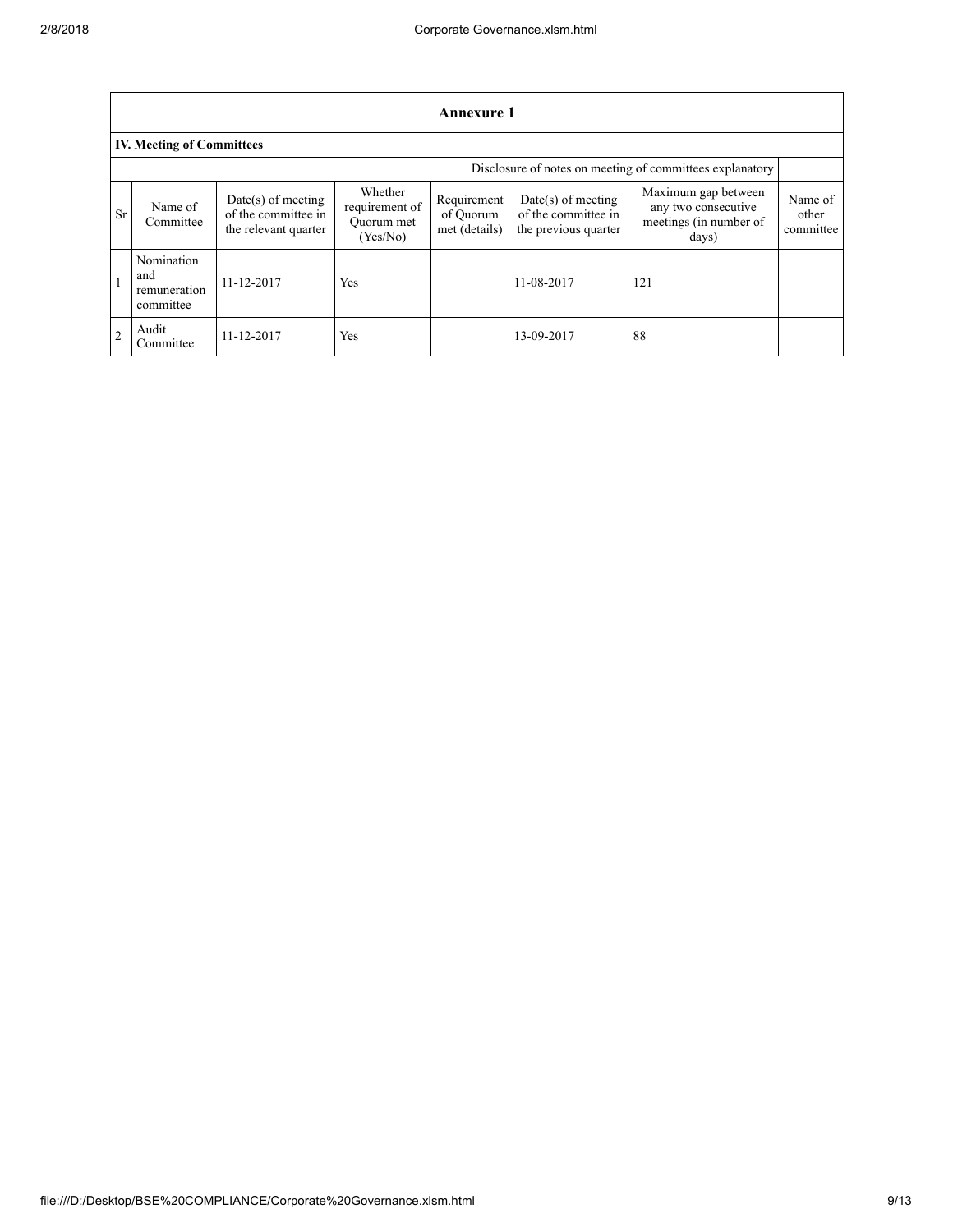|                | Annexure 1                                                                                                |                                  |                                                                    |  |  |  |  |  |
|----------------|-----------------------------------------------------------------------------------------------------------|----------------------------------|--------------------------------------------------------------------|--|--|--|--|--|
|                | V. Related Party Transactions                                                                             |                                  |                                                                    |  |  |  |  |  |
|                | Subject                                                                                                   | Compliance status<br>(Yes/No/NA) | If status is "No" details of non-<br>compliance may be given here. |  |  |  |  |  |
|                | Whether prior approval of audit committee obtained                                                        | NA                               |                                                                    |  |  |  |  |  |
| $\overline{2}$ | Whether shareholder approval obtained for material RPT                                                    | NA                               |                                                                    |  |  |  |  |  |
| $\overline{3}$ | Whether details of RPT entered into pursuant to omnibus approval<br>have been reviewed by Audit Committee | NA                               |                                                                    |  |  |  |  |  |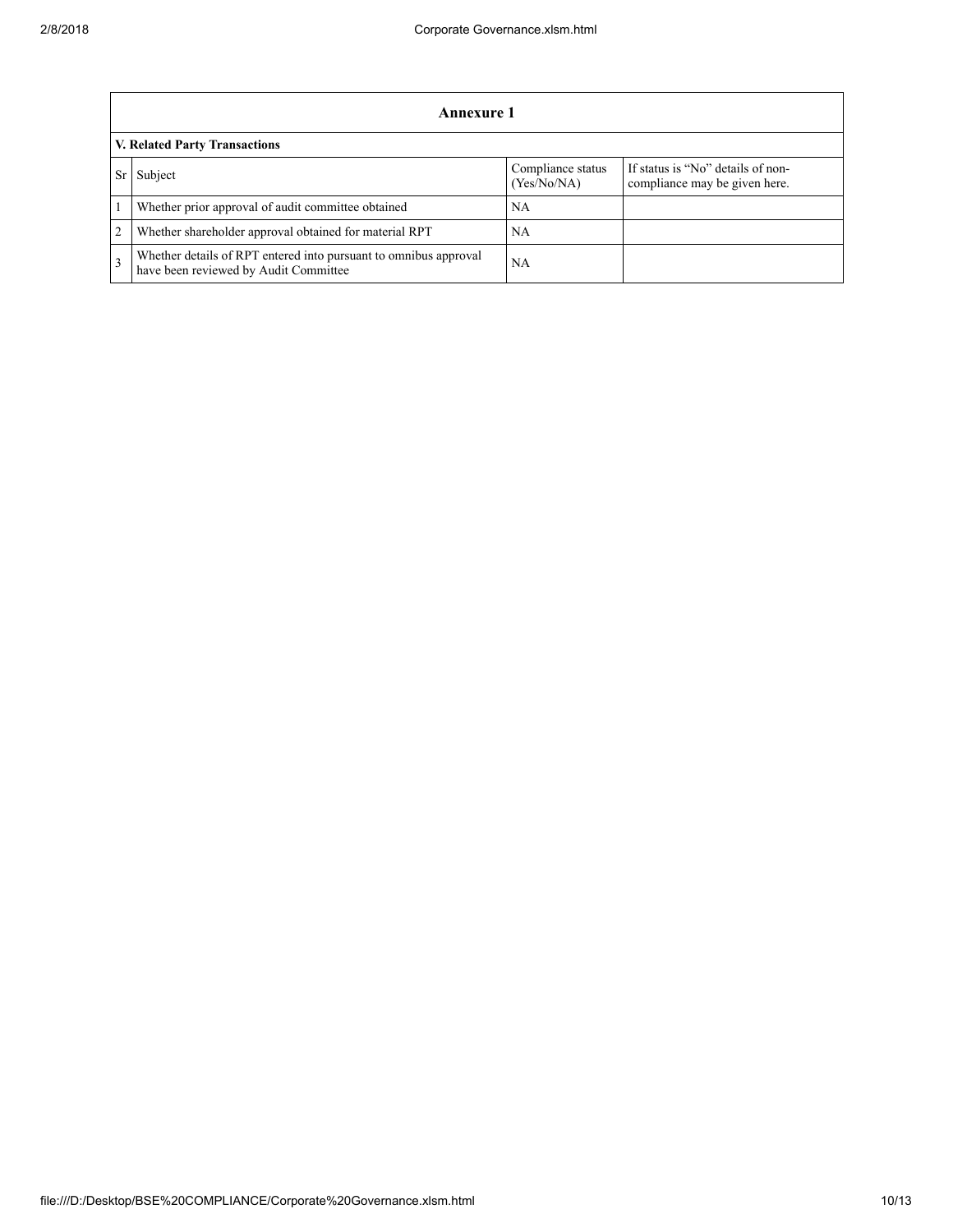|                | <b>Annexure 1</b>                                                                                                                                                                                               |                               |  |  |  |  |  |  |
|----------------|-----------------------------------------------------------------------------------------------------------------------------------------------------------------------------------------------------------------|-------------------------------|--|--|--|--|--|--|
|                | <b>VI. Affirmations</b>                                                                                                                                                                                         |                               |  |  |  |  |  |  |
| Sr             | Subject                                                                                                                                                                                                         | Compliance<br>status (Yes/No) |  |  |  |  |  |  |
|                | The composition of Board of Directors is in terms of SEBI (Listing obligations and disclosure requirements)<br>Regulations, 2015                                                                                | <b>Yes</b>                    |  |  |  |  |  |  |
| $\overline{c}$ | The composition of the following committees is in terms of SEBI(Listing obligations and disclosure requirements)<br>Regulations, 2015 a. Audit Committee                                                        | <b>Yes</b>                    |  |  |  |  |  |  |
| 3              | The composition of the following committees is in terms of SEBI(Listing obligations and disclosure requirements)<br>Regulations, 2015. b. Nomination & remuneration committee                                   | <b>Yes</b>                    |  |  |  |  |  |  |
| $\overline{4}$ | The composition of the following committees is in terms of SEBI(Listing obligations and disclosure requirements)<br>Regulations, 2015. c. Stakeholders relationship committee                                   | <b>Yes</b>                    |  |  |  |  |  |  |
| 5              | The composition of the following committees is in terms of SEBI(Listing obligations and disclosure requirements)<br>Regulations, 2015. d. Risk management committee (applicable to the top 100 listed entities) | NA.                           |  |  |  |  |  |  |
| 6              | The committee members have been made aware of their powers, role and responsibilities as specified in SEBI<br>(Listing obligations and disclosure requirements) Regulations, 2015.                              | <b>Yes</b>                    |  |  |  |  |  |  |
| $\overline{7}$ | The meetings of the board of directors and the above committees have been conducted in the manner as specified in<br>SEBI (Listing obligations and disclosure requirements) Regulations, 2015.                  | Yes                           |  |  |  |  |  |  |
| 8              | This report and/or the report submitted in the previous quarter has been placed before Board of Directors.                                                                                                      | <b>Yes</b>                    |  |  |  |  |  |  |